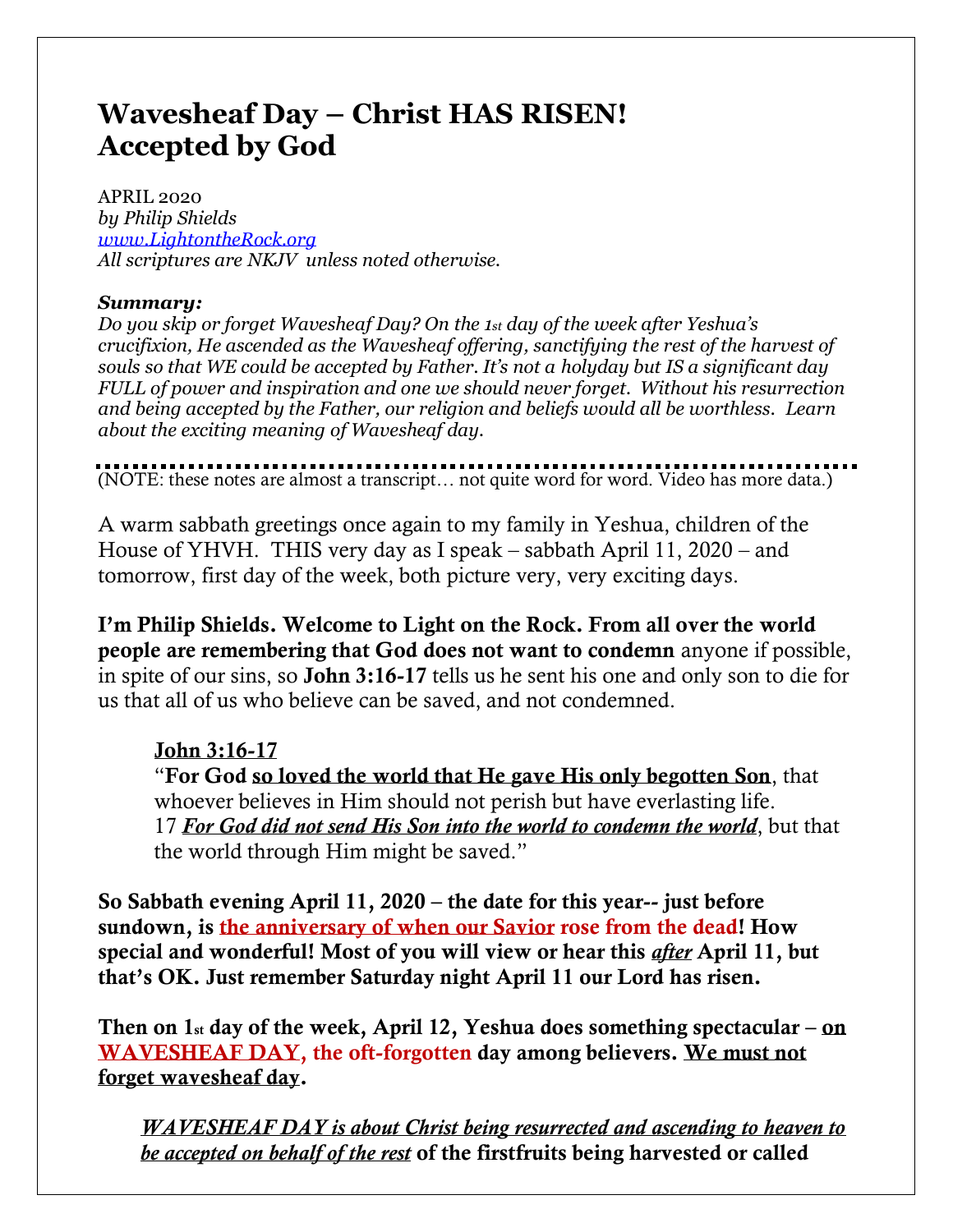now. *Get this: without His resurrection, without his appearing in heaven on Wavesheaf day – our religion and beliefs would all be useless; in vain. 1 Cor. 15:12-19*.

We do not keep EASTER – from pagan goddess Oestre or Ishtar – but the day the Bible says to keep: Wavesheaf Day and all its rich meaning. The name "Easter" comes from the pagan goddess of sex and fertility, hence the rabbits and Easter EGGS.

COVID-19: Let's remember my sermon about praying for our nation and the world – "standing in the gap" – beseeching God to kill the Coronavirus worldwide and to be merciful. Maybe He's already answering it to a point, and maybe that's the main reason the number of deaths is WAY below the originally anticipated numbers. Remember they said in USA even WITH self-isolation that there would be a minimum of 100,000 to 240,000 deaths. We're at 20,000 now and the number of deaths each day seems to be slowing down. Hopefully God is merciful about this.

*This year, the weekly calendar days of the week matches the days of the week of the year Christ died in 30 CE. I will use Roman names of the week you're all familiar with as I speak so nobody is left confused. In future years, 2021 and beyond, the POINT about wavesheaf will still apply – though the days of the week in future years may not match what happened the year Christ died.* 

#### Christ's ONLY SIGN of his authenticity

When asked for a sign that he was whom he said he was, this is what Yeshua said to the Pharisees (orthodox Jews) of his day:

#### Matthew 12:38-40

Then some of the scribes and Pharisees answered, saying, "Teacher, we want to see a sign from You."

39 But He answered and said to them, "An evil and adulterous generation seeks after a sign, and no sign will be given to it except the sign of the prophet Jonah.

40 For as Jonah was three days and three nights in the belly of the great fish, so will *the Son of Man be three days and three nights in the heart of the earth."*

That's 72 hours. There's no way anyone can get 3 full days and 3 full nights from a Friday night burial, as most Catholics and Protestants believe, to an early Sunday morning resurrection. Jesus is not an impostor. He either fulfilled it or he didn't.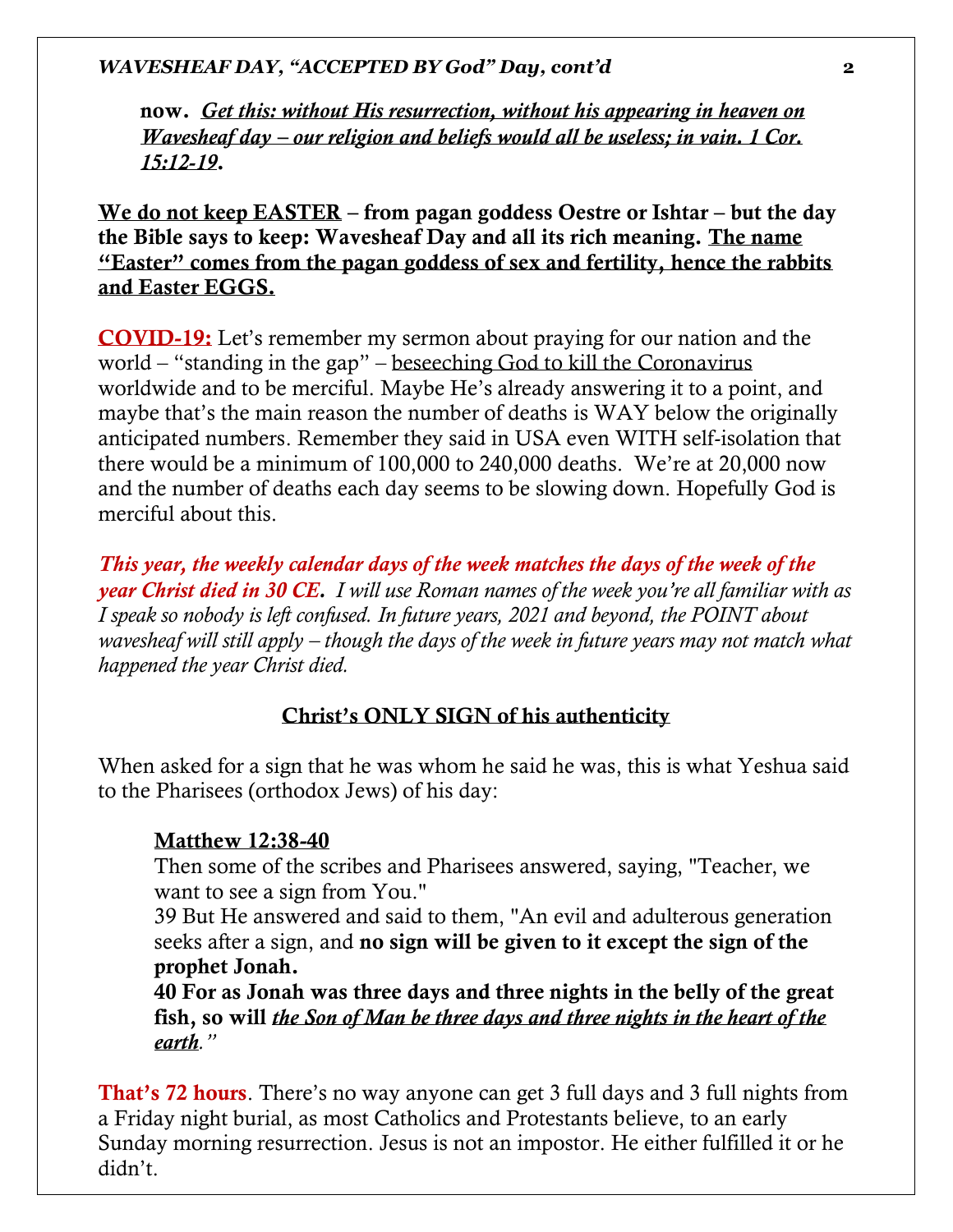#### So what really happened the year Christ died

I will refer to scriptures but will not spell them all out, as I've covered a lot of the details surrounding Passover already. But let's get the chronological flow.

He broke the bread and offered his cup of the New Covenant on Tuesday night, the eve of Passover day. The majority of the Jews and their leaders will keep their Passover meal the following night (John 18:28), so that's why they didn't want to get too close to Gentile Pilate.

So after the foot washing and the breaking of bread and drinking of Yeshua's cup, they all then went to the Garden of Gethsemane – now early Wednesday morning of that year, prayed fervently near his top 3 disciples, was arrested, given a mock fraudulent trial, and Peter denies his Messiah 3 times (John 18:25-26).

This was now "early Wednesday morning" before 6 am. Yeshua hadn't slept at all. Pilate finds no fault with Yeshua, now 6 am, after he inspected him (John 18:38). Christ was, after all, the Lamb of God without blemish.

He releases Barabbas instead of Yeshua (John 18:39-40). Please hear my audio *version "I am Barabbas"*. You will undoubtedly hear some interesting new things.

Yeshua is mercilessly beaten and scourged (John 19:1-2) so badly that he was marred beyond recognition (Isaiah 52:14). Depicted well in Passion of the Christ, though very graphic.

All of this is taking place now on a Wednesday EARLY morning in 30 CE, and then he carries his stake to be crucified on Golgotha, the place of the skull. Large nails are hammered into his hands/wrists and his heels, where there are numerous nerve endings. Yeshua is crucified, writhing in pain for us from 9 am until 3 pm that Wednesday, when he dies.

HIGH DAY: Passover Day was of course the 1 day *before* the "high day" – a term to refer NOT to the weekly sabbath but to an annual sabbath (John 19:31), one of God's holy days of Leviticus 23, which were all also considered "sabbaths" – annual sabbaths, "high days" if you will.

Preparation Day: People think Yeshua was crucified on a Friday because the day when he was crucified is called "the PREPARATION DAY" (John 19:31). So everyone assumes "Preparation day" is exclusively referring to Friday. But that's not the case. Any day before any sabbath – annual sabbaths (holydays) or weekly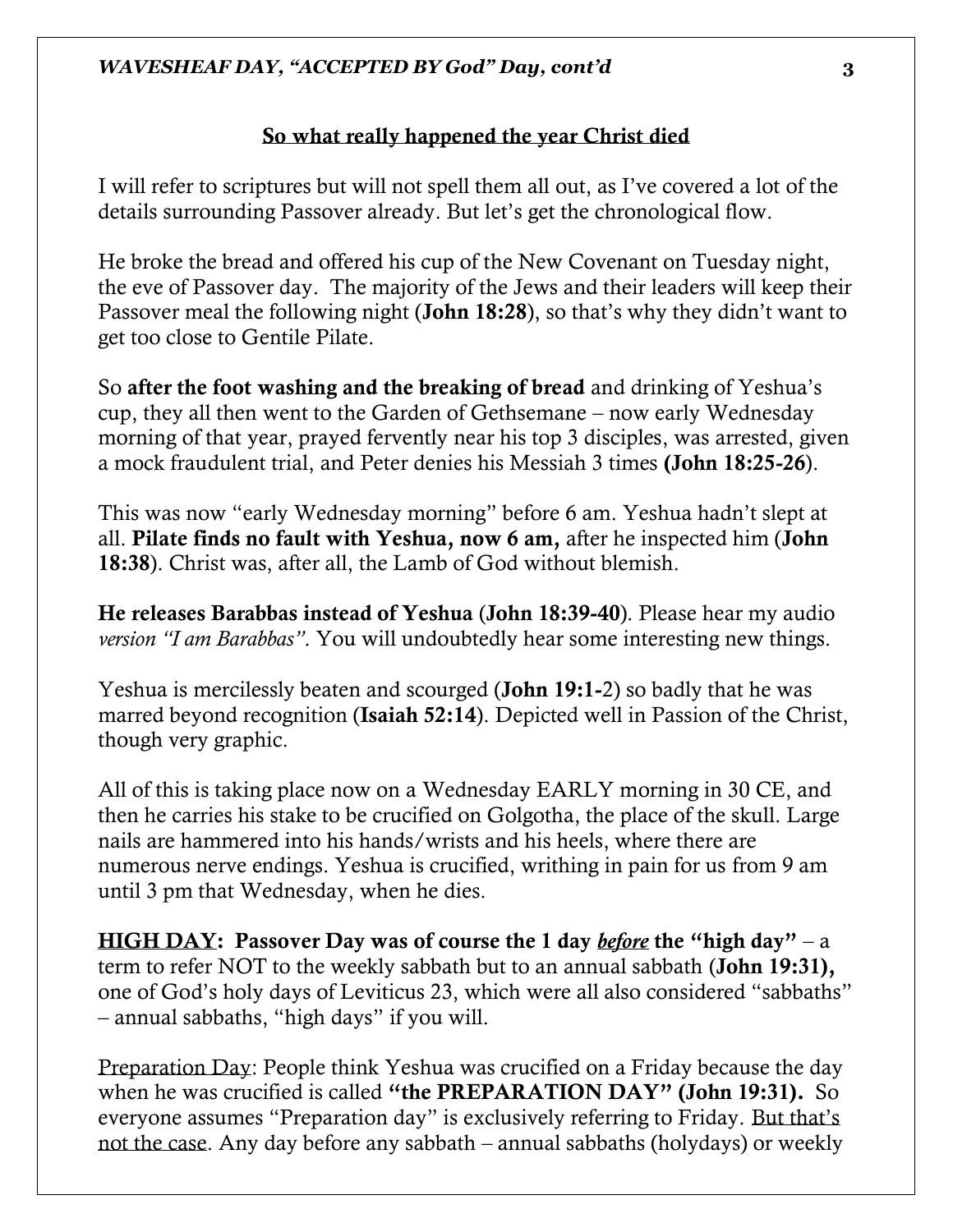Sabbaths – was a "preparation day" for that sabbath/holy day, when you could do no work except prepare a meal.

# So he's killed on Wednesday Passover day 30 CE. It's the preparation day

because that night would be a big meal and the start of the 7 Days of Unleavened Bread. The first and  $7<sub>th</sub>$  day of Unleavened Bread were holy days, high days. By the days of Ezekiel, that entire period of time was simply called "The Passover" (Ezekiel 45:21; Acts 12:1-4). Acts 12:1-4 was *during* the days of unleavenened bread but would execute Peter "after PASSOVER" which only makes sense if the entire period is referred to as "Passover" since Passover comes before the days of Unleavened Bread.

#### Acts 12:1-4

Now about that time Herod the king stretched out his hand to harass some from the church. 2 Then he killed James the brother of John with the sword. 3 And because he saw that it pleased the Jews, he proceeded further to seize Peter also.

#### Now it was DURING the Days of Unleavened Bread.

4 So when he had arrested him, he put him in prison, and delivered him to four squads of soldiers to keep him*, intending to bring him before the people AFTER PASSOVER"*

So just like this year, Passover the year Christ died fell on a Wednesday and what we call Thursday nowadays was the first holyday of unleavened bread.

*CRUCIFIXION*: At 9 am Wednesday morning he was nailed to the stake (Mark 15:25, "the 3rd hour") and stayed there writhing in pain until his death at 3 pm on Passover Day, the time God Almighty deemed it right and best to offer His Passover Lamb.

It was against the Torah for anyone to be left hanging or crucified over any sabbath, so the priests demanded the crucified ones have their legs broken so they could not support themselves to breathe. The two robbers on each side of Christ died soon after their legs were smashed. But Yeshua was found to be already dead. Not a bone of his body was broken though his flesh was broken open, ligaments pulled, joints out of joint. Remember annual holy days were also called sabbaths, or high days.

#### John 19:31-34

"Therefore, because it [Passover day] was PREPARATION DAY, that the bodies should not remain on the cross on the Sabbath, for THAT Sabbath was a "HIGH day", the Jews asked Pilate that their legs might be broken, and that they might be taken away. 32 Then the soldiers came and broke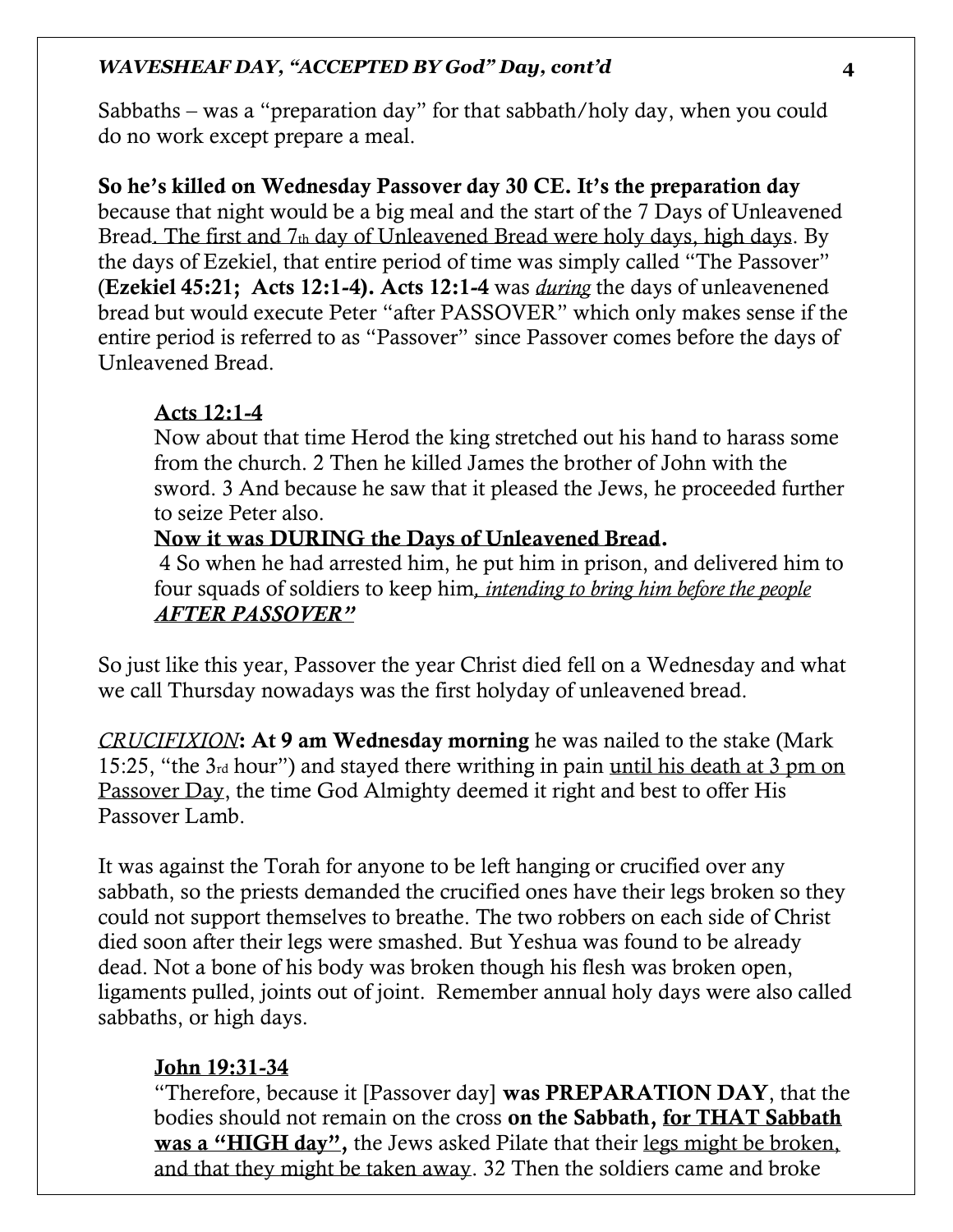the legs of the first and of the other who was crucified with Him. 33 But when they came to Jesus and saw that He was already dead, they did not break His legs.

34 But one of the soldiers [had] pierced His side with a spear, and immediately blood and water came out."

There is no remission of sins without blood being shed (**Hebrews 9:22**). Look what Yeshua had said at his Passover with the 12 the night before:

#### Matthew 26:28

"For this is My blood of the new covenant, which is shed for many for the remission of sins."

Upon his death, God sent a huge earthquake, graves were opened – but most importantly the VEIL between the Holy Place in the temple and The Holy of Holies was torn in two from top to bottom. (Matthew 27:50-56). The Roman soldiers on the scene were convinced they had indeed killed the very son of God. God was showing that way into his presence was now opened to all of us, not just the High Priest once a year. Read Hebrews 10:19-22.

His burial late Wednesday afternoon, Passover Day: Joseph of Arimathea, a member of the Sanhedrin council, did not vote against Yeshua (Luke 23:51) at the mock trial but did use his own tomb for Yeshua. Isaiah 53:9 – "made his grave with the rich…"

#### John 19:38-42

"After this, Joseph of Arimathea, being a disciple of Jesus, but secretly, for fear of the Jews, asked Pilate that he might take away the body of Jesus; and Pilate gave him permission. So he came and took the body of Jesus. 39 And Nicodemus, who at first came to Jesus by night, also came, bringing a mixture of myrrh and aloes, about a hundred pounds. 40 Then they took the body of Jesus and bound it in strips of linen with the spices, as the custom of the Jews is to bury.

41 Now in the place where He was crucified there was a garden, and in the garden a new tomb in which no one had yet been laid.

*42 So there they laid Jesus, because of the Jews' Preparation Day, for the tomb was nearby.*"

So it wasn't sundown yet, but minutes before sundown, the body of our Savior is entombed, after they wrapped him in white linen and some myrrh and aloes, a lot of it. Remember what the gifts of the wise men at Christ's birth was, who had come to see Yeshua? They brought Gold, incense, and MYRHH – and the myrhh is associated with the holy anointing oil (Exodus 30:23-25), perfume (Psalm 45:8; Song of Songs 4:6), as a medicine and anesthetic (Mark 15:23), and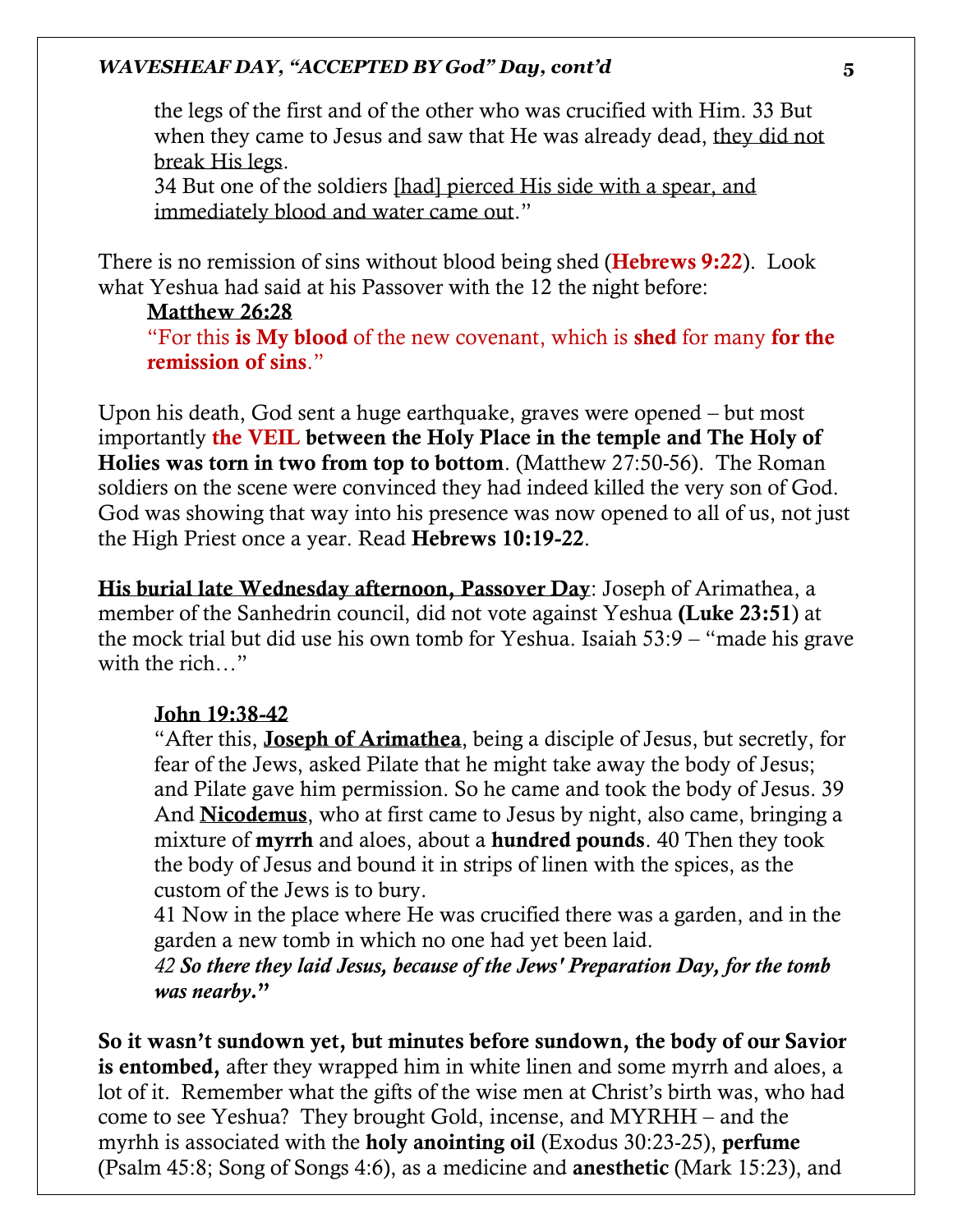for embalming and preparation for burial. Nicodemus and Joseph bought 100 pounds of this very expensive ointment. At Christ's birth the gold pictured his royal destiny and the frankincense foretold his role as High Priest of the order of Melchizedek.

In any case, this Joseph of Arimathea was quite wealthy and fulfilled the prophecy of Isaiah 53:9 that Christ would be buried with the wealthy.

# Luke 23:53-56

Then he (Joseph of Arimathea) took it (Yeshua's body) down, wrapped it in linen, and laid it in a tomb that was hewn out of the rock, where no one had ever lain before.

# 54 That day was the Preparation, and *THE SABBATH DREW NEAR*. [The holyday of the 1st day of Unleavened Bread]

55 And the women who had come with Him from Galilee followed after, and they observed the tomb and how His body was laid. 56 Then they returned and prepared spices and fragrant oils. And they rested on the Sabbath according to the commandment.

That week there *were 2 sabbaths* – the first holyday (Thursday that year) and the weekly sabbath. They rested on both of those days – Thursday that week and Saturday that week. So our Messiah is entombed just before sunset Wednesday night. So when should we expect his resurrection? He said 3 days and 3 nights in the heart of the earth = Sabbath evening (Saturday night).

Now MOVE INTO THE JOY OF "HE IS RISEN"!

# Luke 24:1-12

"Now on the first day of the week, very early in the morning, they, and certain other women with them, came to the tomb bringing the spices which they had prepared. 2 But they found the stone rolled away from the tomb. 3 Then they went in and did not find the body of the Lord Jesus.

4 And it happened, as they were greatly perplexed about this, that behold, two men stood by them in shining garments.

5 Then, as they were afraid and bowed their faces to the earth, they said to them, "Why do you seek the living among the dead? 6 *He is not here but is risen*! Remember how He spoke to you when He was still in Galilee, 7 saying, 'The Son of Man must be delivered into the hands of sinful men, and be crucified, *and the third day rise again*.'"

*WHEN did the resurrection take place?*

John 20:1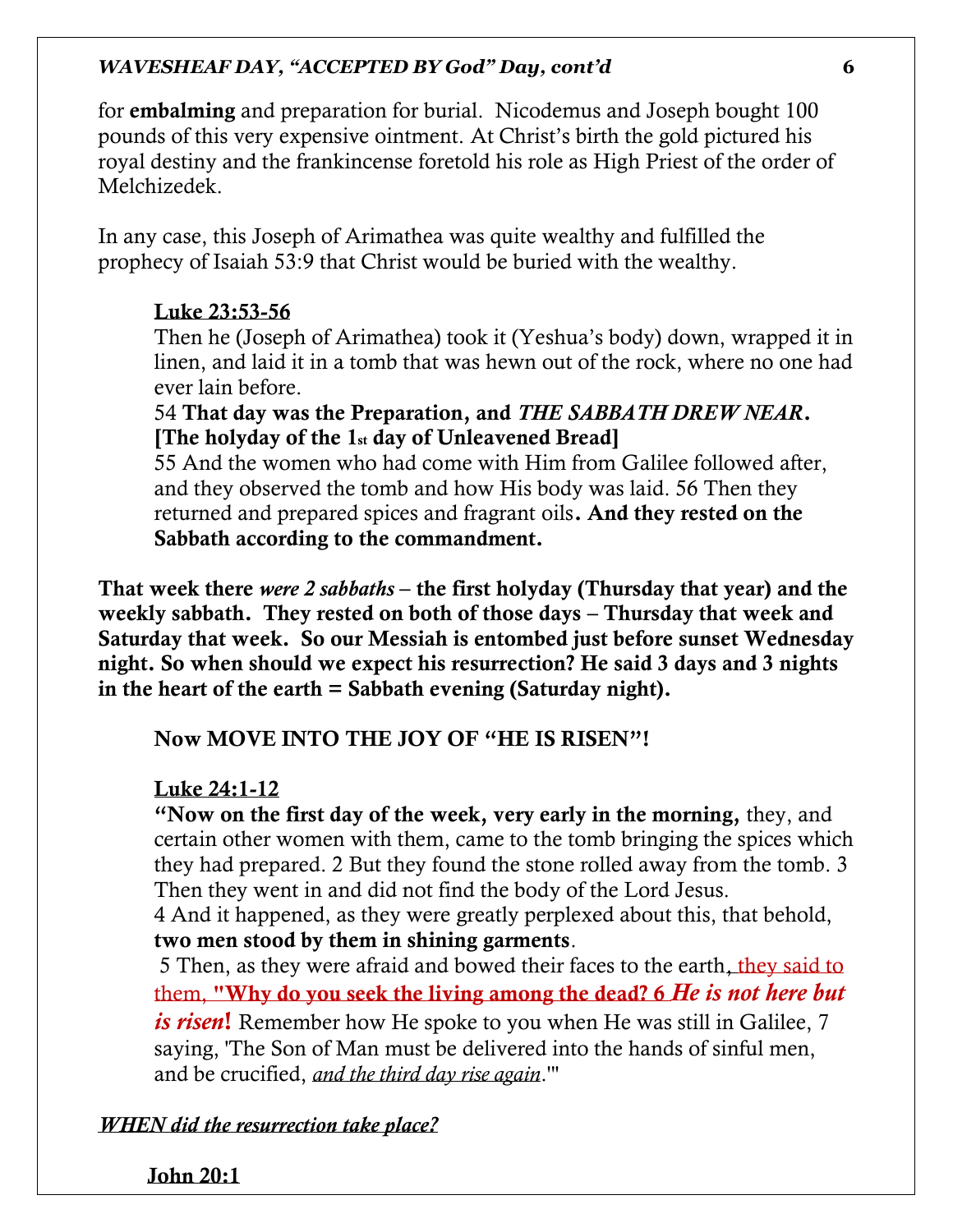"Now the first *day* of the week Mary Magdalene went to the tomb early, while it was still dark, and saw that the stone had been taken away from the tomb".

And what did they find? An empty tomb!

### Matthew 28:1-2

"Now after the Sabbath, as the first day of the week *began to dawn*, Mary Magdalene and the other Mary came to see the tomb."

• By early the first day of the week(s), the body was gone. He had already been resurrected. NOT at Sunday sunrise, but before then – at the end of the sabbath, exactly 72 hours after being entombed. Hallelujah.

> But why is Yeshua "hanging around" til the next day? Because the next day would be WAVESHEAF day and he needed to be actual fulfillment to what/whom it pointed!

So long before sunrise, God the Father has already resurrected him. He's risen! Peter runs in and sees something very interesting that would make sense to the Jews of his day.

# John 20:6-7 the folded handkerchief / napkin

"Then Simon Peter came, following him, and went into the tomb; and he saw the linen cloths lying there,

7 and the handkerchief that had been around His head, not lying with the linen cloths, but folded together in a place by itself."

Peter sees the HANDKERCHIEF or napkin that had been placed over or around Yeshua's face, **folded neatly** and in a place by itself. That's significant. It's not just showing he was neat. There's more. When a man was at dinner, if he had to get up for a while, IF he was finished eating, he would leave his napkin on the side. *If he intended to return and finish more of the meal, he would fold the napkin neatly as a signal – 'I'm not done yet. I'm coming back."* 

# *YES, our Yeshua is coming BACK!*

So I'm glad we're rejoicing over the Lord's resurrection. But frankly if he was killed Friday night and resurrected early Sunday morning, then there's really no way you can get 3 full days and 3 full nights between that time frame.

# WAVESHEAF DAY AFTER PASSOVER's weekly sabbath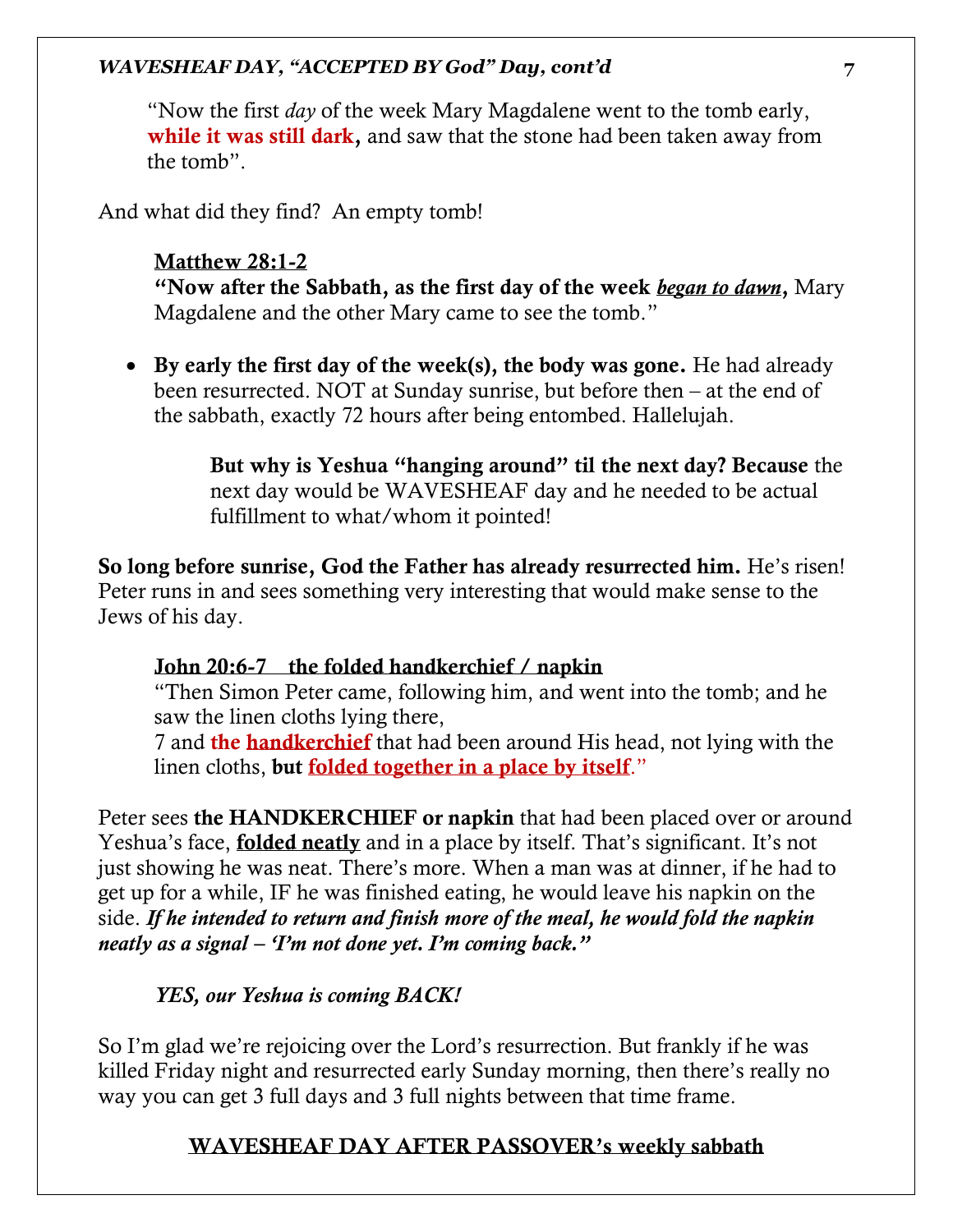After Passover, Israel was to count 50 days starting from the day after the sabbath *– the weekly sabbath,* called "counting the omer" to the Feast of Weeks, or Feast of First fruits, Pentecost.

Day 1 of the 50-day count in the year Christ died would have been "Sunday". John 20:1 says in the original "On the first of the weeks…" – meaning the first day of the 7 weeks or sabbaths count (plus 1 day) to Pentecost—but it was also "Sunday".

Now notice in your KJV and others, the word "day" in John 20:1 is in italics. The word "day" wasn't in the original. The original KJV translators thought it must mean Sunday, so they said "First *day* of the week". THAT particular year he died it WAS a Sunday, but it was – more importantly – *the first of the sabbaths, the first of weeks, the first* of the 50-day count to Pentecost, the FEAST of weeks.

We always start the count to Pentecost on the first day after the *weekly* sabbath after Passover (see Leviticus 23:15-16). I know many of you believe it should be started on the first day after the high day, holyday sabbath as the Orthodox Jews believe (descendants of ancient Pharisees). But that way *always* ends up with Pentecost on Sivan 6 of the Hebrew calendar and there'd therefore be no need to count!

#### Leviticus 23:15-17

"And you shall count for yourselves from the day after the Sabbath, from the day that you *brought the sheaf of the wave offering*: seven Sabbaths shall be completed. 16 Count fifty days *to the day after the seventh Sabbath*; then you shall offer a new grain offering to the Lord."

Today, in 2020 – April 12 "Sunday" (first day) IS WAVESHEAF DAY this year 2020, *day* of firstfruits, A MOST SPECIAL DAY. Yeshua is the first of the firstfruits. This day is entirely about HIM and him alone. The wavesheaf represented Christ, who is the first of the firstfruits. That FIRST of firstfruits was to be put into God's house, God's presence.

# Exodus 23:19a –

"The first of the firstfruits of your land you shall bring into the house of YHVH your God".

Then 50 days later is the FEAST of firstfruits, also called Feast of Weeks and Feast of Pentecost –Acts 2-- about the REST of the early harvest, culminating in the WHEAT harvest of Israel.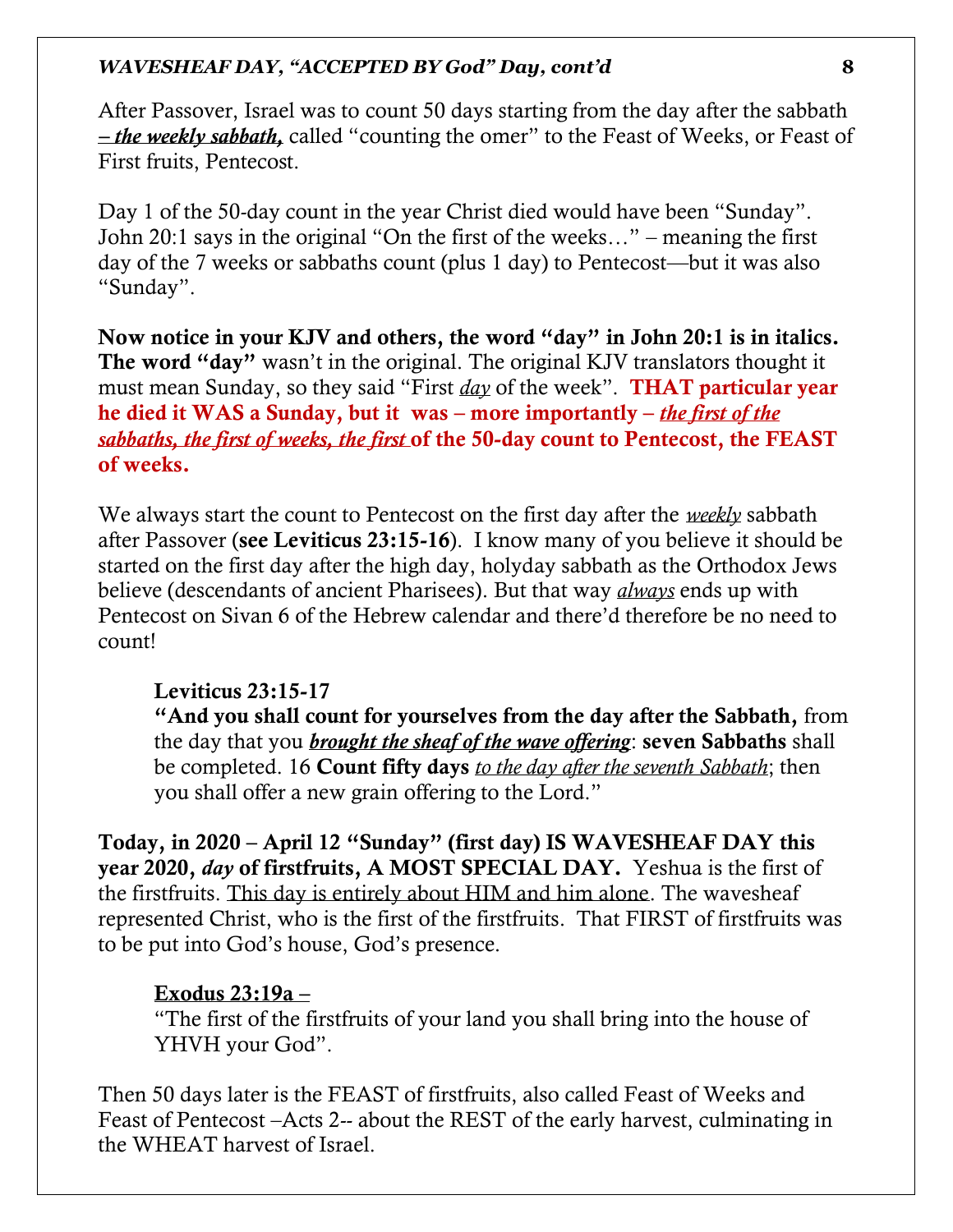Very key point: The Spring-early summer harvests of barley and wheat were considered God's "FIRST FRUITS" calling – picturing those God is calling now. (James 1:18; But before the spring BARLEY harvest could proceed, God wanted Israel to bring a small sampling of the very first of the first barley harvest sheaves, beat the grains down to a fine flour – and present that fine barley flour to God on Wavesheaf Day.

The REASON for that, was that presentation was *to let God give the GO-AHEAD for the rest of the harvest to begin AND BE ACCEPTED BY HIM, THROUGH THAT FIRST WAVESHEAF OR OMER.* That Wavesheaf offering on Wavesheaf day was so the REST Of the harvest could be accepted and approved – by God.

Though Wavesheaf Day is not a holyday, neither should it be ignored or forgotten

# Leviticus 23:9-11 BARLEY WAVESHEAF during the days of Unleavened Bread

"And YHVH spoke to Moses, saying, "Speak to the children of Israel, and say to them: 'When you come into the land which I give to you, and reap its harvest,

then you shall *bring a sheaf of the firstfruits* of your harvest to the priest. 11 He shall wave [raise] the sheaf before YHVH, *to be ACCEPTED ON YOUR BEHALF*; on the day after the Sabbath the priest shall wave it. ..."

*Wavesheaf Day, during the days of unleavened bread, has always been a regular workday in my life. But I do think we should pause at least and remember it, thanking YHVH and our King Jesus (Yeshua) for what God did for us with this day.* 

*Sure, we don't keep Easter, but let's remember our Lord's resurrection and commemorate Wavesheaf Day at least.* 

# *SPRING AND FALL HARVESTS – and callings*

50 days from this Wavesheaf day would be another late-spring harvest – the WHEAT of Israel. So the barley and wheat harvests picture those being called as "first fruits" (James 1:18) in this age. They will be in the first resurrection.

Then in the Autumn, we have the great big, grand FALL harvests of all the fruits, vegetables, olives, figs, it was the grand harvest, picturing the harvesting of the rest of the people – when God begins to call the everyone, opens their eyes and minds to understand and everyone comes to conversion, in HIS time, in HIS way.

What is an OMER or "sheaf"? What was "waved" - a sheaf?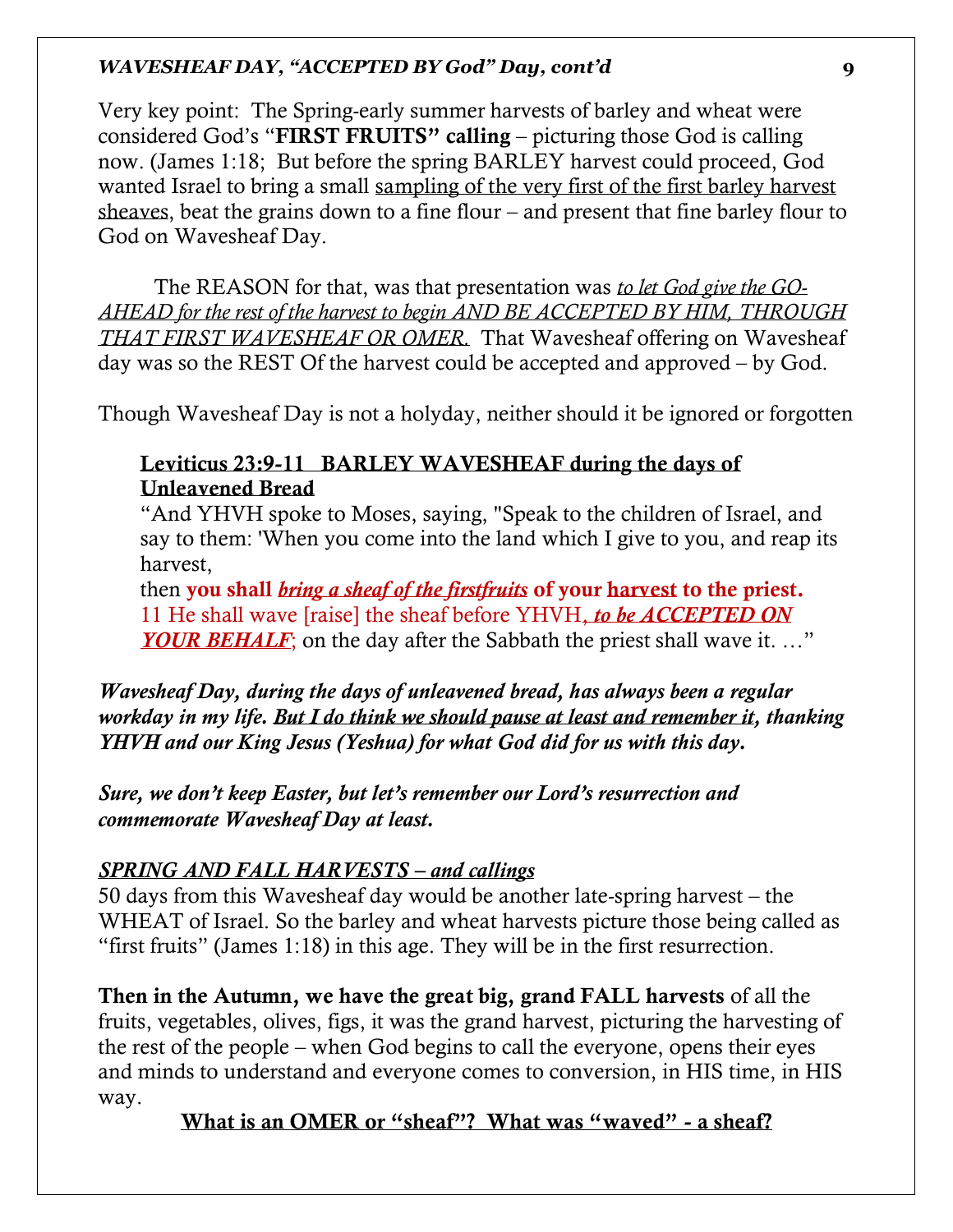Also be aware that when we read "sheaf" it really comes from the Hebrew word "*omer*". That word "omer' can be *a unit of measure* – such as "so many omers of manna", as in Exodus 16:16, 31-34 or it *can be sheaves* and stalks of grain, as used in other scriptures.

So what they did was harvest the first fruit of barley and then grind it into very fine FLOUR – *and wave – raise-move it from side to side – raise it to God as an offering, and that sanctified the rest of the harvest. And* we know from historical records that they always lifted up, or waved, an amount of very finely ground flour from the cut stalks – *but they didn't raise the cut stalks or sheaves themselves*. I know, I know. We keep seeing graphics of sheaves being waved. But historically that is not what happened.

As time went on, the Jews set aside a specific field just outside Jerusalem where barley was grown naturally and then the first ripening sheaves were carefully marked and bundled by members of the Sanhedrin – but still uncut. These were to be the firstfruit barley presented for the nation. But individual families of Israel also brought their *own* firstfruits of their own crops as well.

Interesting: For most years, the first strain of barley to ripen is a red-strained barley. I've seen it with my own eyes. A barley expert – Brian Convery – showed me some in Israel in March 2009. This particular barley has red stripes all over it and it's the first ripen. Think about that! Red stripes. It was so obvious to me that this strain of barley was a picture of our Savior.

# The 50-day period of time from the Wavesheaf to Pentecost was called

"Counting the Omer". *When Yeshua died, keep in mind that the priests were in charge of what went on in the temple, and so they effectively ran the calendar. They counted, correctly, from the day after the* weekly *Sabbath.* 

# What the Jews would do – and did the same year Jesus died (waiving the omer or sheaves):

At about sundown on the weekly Sabbath after Passover, 3 selected men wielding sickles would proceed to the specially selected standing barley, firstfruits that had been carefully marked. After asking several prescribed questions, they would cut down the firstfruits to release them from the earth, right at sundown.

Now think about this carefully! I got this material from several books on the subject as well as from other research.

Remember again why they're doing this: Leviticus 23:9-11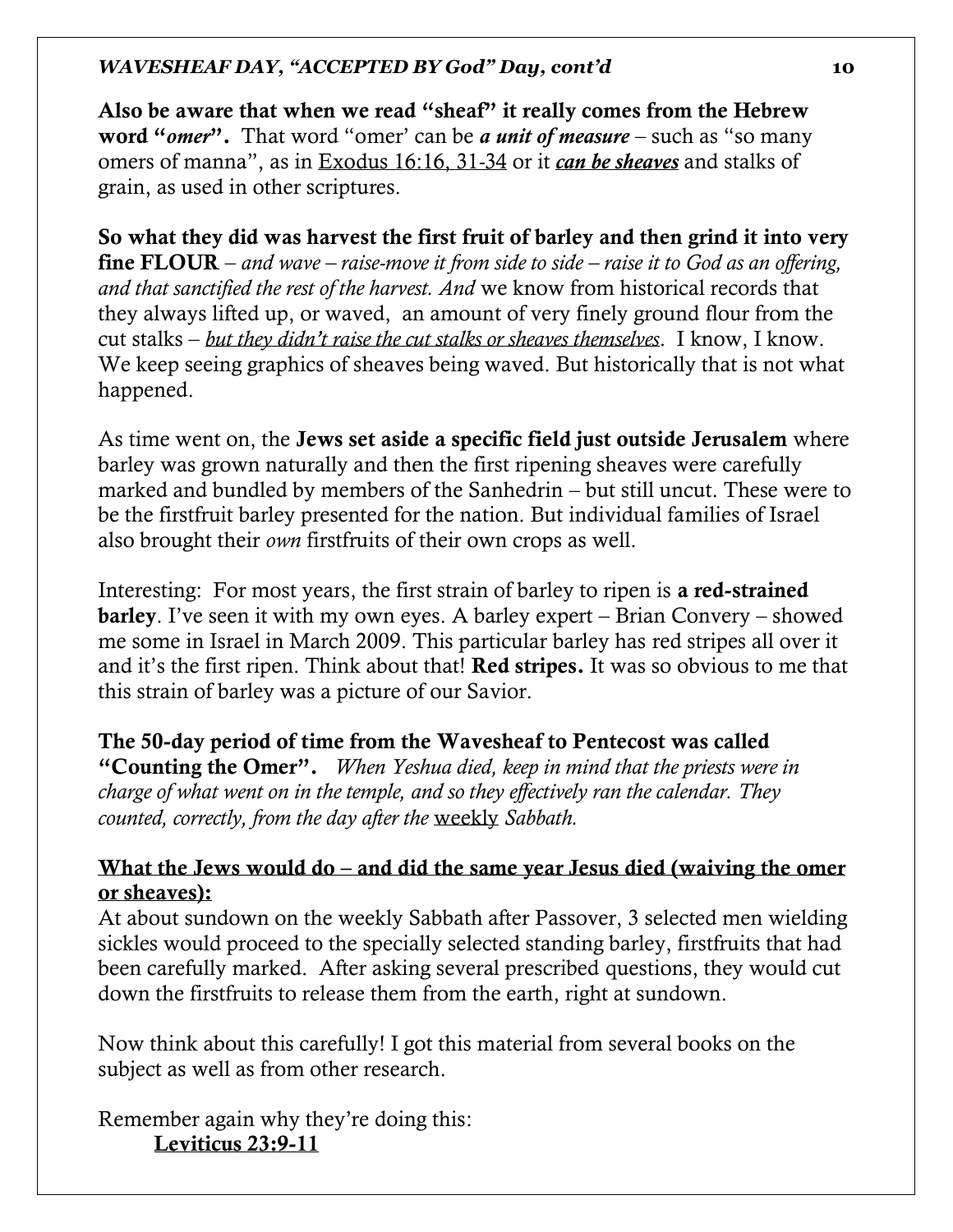"And YHVH spoke to Moses, saying, 10 "Speak to the children of Israel, and say to them: *'When you come into the land which I give to you, and reap its harvest, then you shall bring a sheaf of the firstfruits of your harvest to the priest*. 11 He shall wave the sheaf before the Lord, *to be accepted on your behalf*; on the day after the Sabbath the priest shall wave it."

# *PREPARING the Omer of firstfruit barley of FINE BARLEY FLOUR*

Next the barley sheaves would be brought to the temple court and threshed with rods and *then parched over an open flame and then winnowed to remove any chaff. Then they milled the grains and put them through an intensive sifting process until sifted very fine*. This was done until it was so fine that your hand could be placed in the flour without any flour sticking to your hand. Then one omer, about 5 pints, was mixed with some olive oil and some frankincense and waved (raised up high) before YHVH by the priest as the first fruits to God.

Some believe the sheaves ("omer" = "measure" remember, not necessarily "sheaf" as we westerners think of it) were standing sheaves of grain that were cut and then raised up to heaven as sheaves, but everything we can see in history and documentation says otherwise.

Extra: BARLEY bread, by the way, was thought of as "the poor man's bread". The wealthy and kings ate bread made of wheat. Yeshua was the barley!

So think of what this tells us:

- The barley firstfruits were pre-selected, as Christ was foreordained and as good-as-slain from before the foundation of the world (Rev. 13:8; 1 Peter 1:20; Titus 1:2).
- The stalks were released from the earth when the sickle was put to them, just as the sun was setting at the end of the Sabbath - - exactly 3 days and 3 nights after Jesus was entombed.
- The sheaves were then taken to the High Priest where the grains were ground into very fine flour. Some insist they stayed as sheaves. The word "omer" can refer to either.
- early the next morning, on Sunday the first day of the week\*\*, these first fruits of barley flour was raised up high by the priest to God to be accepted on our behalf, and of course to consecrate the rest of the harvest as well (Lev. 23:11). *The harvest of human lives could not really begin until Messiah had been released from the earth (resurrected) and lifted up to heaven to be accepted on our behalf.*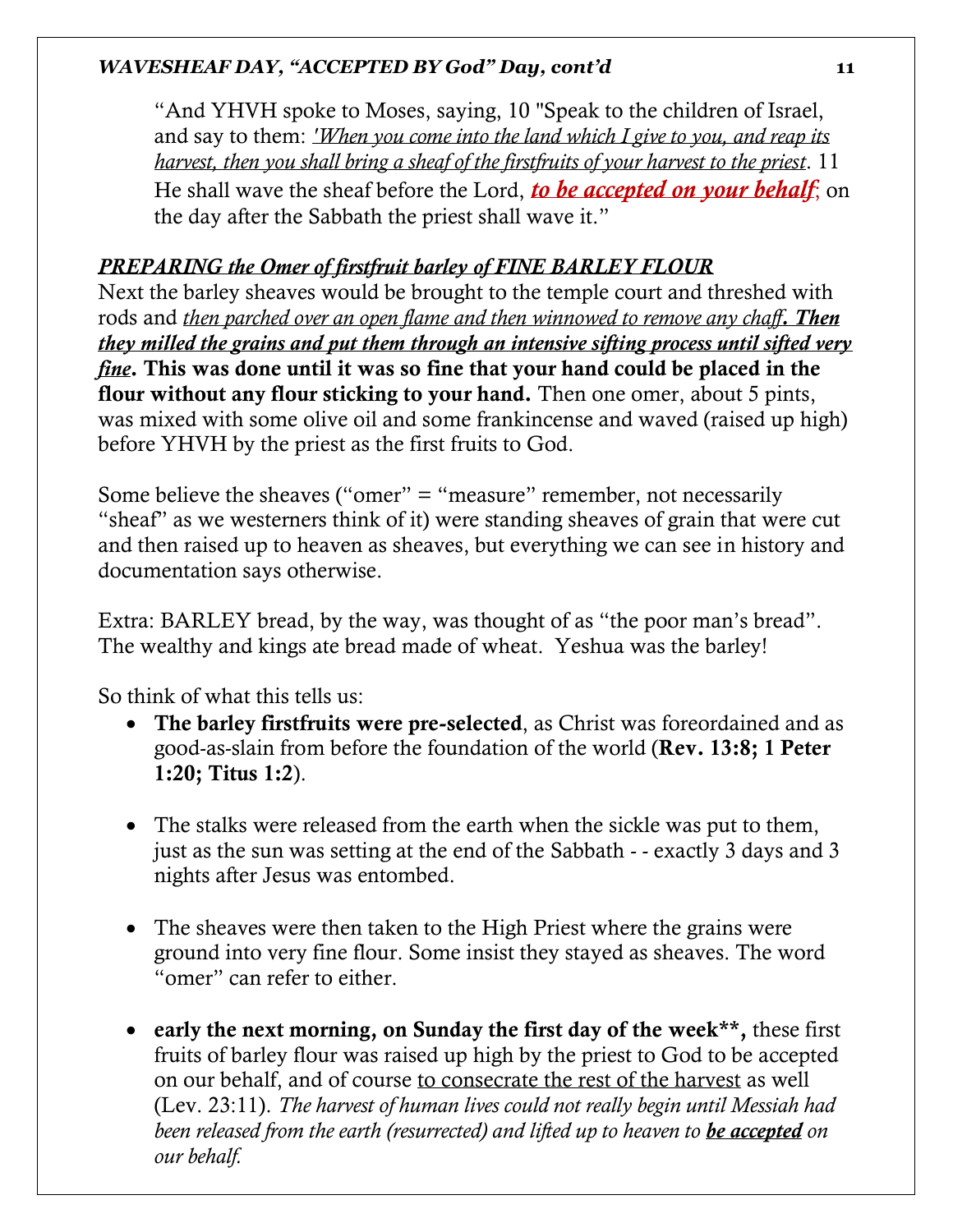*The words "to be accepted" – wow. Family of YHVH, the Hebrew here is rason meaning "Pleasure, delight, desire, favor, accepted." THROUGH YESHUA, and IN Him, you and I become a PLEASURABLE, delightfully favored and accepted child of the Highest. Amen? Hallelujah!* 

*We now have a great High Priest who has passed through the heavens – Hebrews 4:14* 

# *Ephesians 1:3-6*

"Blessed be the God and Father of our Lord Jesus Christ, who has blessed US with every spiritual blessing in the heavenly places IN CHRIST, 4 just as He chose us in Him before the foundation of the world, that we should be holy and without blame before Him in love, 5 having predestined us to adoption as sons by Jesus Christ to Himself, according to the good pleasure of His will,

6 to the praise of the glory of *His grace, by which HE MADE US ACCEPTED [HIGHLY honored and greatly favored ] in the Beloved*."

• *Once this had been done, the barley harvest could begin. Yeshua is the firstfruits, had to be accepted first, and then HE consecrates the rest of the harvest. YOU are also now accepted in the Beloved. Amen and hallelujah.* 

Now keep all this in mind as we see what scripture says about Jesus. ALL of this pointed to him.

Without Christ and his resurrection, our hope would be pointless.

# 1 Corinthians 15:12-19 (CITED ONLY – BUT PUT ON SCREEN)

"Now if Christ is preached that He has been raised from the dead, how do some among you say that there is no resurrection of the dead? 13 *But if there is no resurrection of the dead, then Christ is not risen. 14 And if Christ is not risen, then our preaching is empty, and your faith is also empty*.

17 And if Christ is not risen, your faith is futile; you are still in your sins! 18 Then also those who have fallen asleep in Christ have perished. 19 If in this life only we have hope in Christ, we are of all men the most pitiable."

God does call people to salvation in a sequence. YOUR time is right now. Don't blow it.

# 1 Corinthians 15:20-21

"But now Christ is risen from the dead and has become the firstfruits of those who have fallen asleep.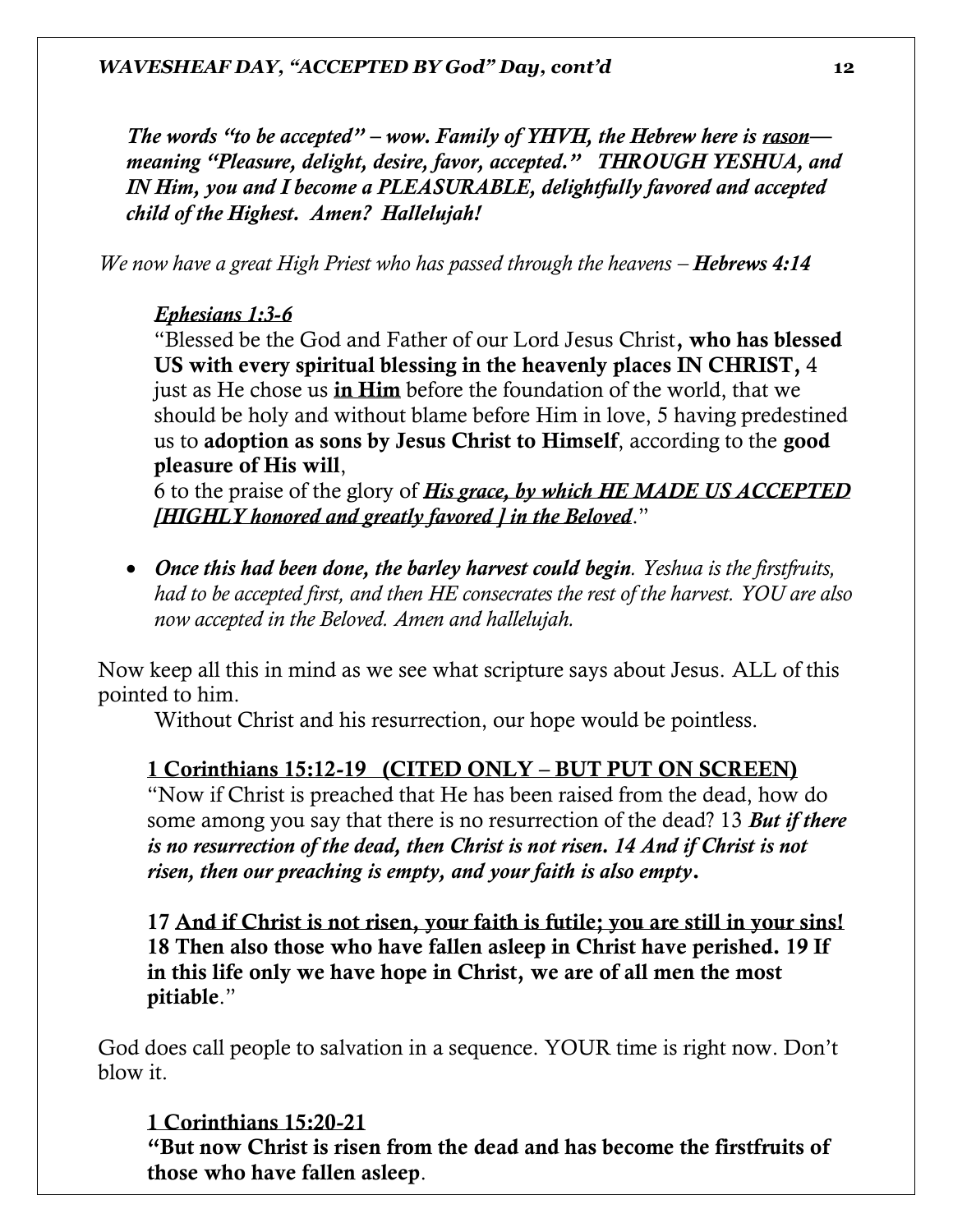21 For since by man came death, by Man also came the resurrection of the dead. 22 For as in Adam all die, even so in Christ all shall be made alive".

# 1 Corinthians 15:23-28

"But each one IN HIS OWN ORDER: Christ the firstfruits, *AFTERWARDS those who are Christ's at His coming*. 24 Then comes the end, when He delivers the kingdom to God the Father, when He puts an end to all rule and all authority and power.

25 For He must reign till He has put all enemies under His feet. 26 The last enemy that will be destroyed is death. 27 For "He has put all things under His feet." But when He says "all things are put under Him," it is evident that He who put all things under Him is excepted.

28 Now when all things are made subject to Him, then the Son Himself will also be subject to Him who put all things under Him, that God may be all in all."

In the end, Christ also surrenders everything to HIS/our father - as God the Father is God supreme, God Most High, and is the head of Christ (1 Cor. 11:3)

*So Wavesheaf Day, always on a Sunday, is not a feast day, is not a holyday, but in fact pictures the start of the barley harvest. Picturing the calling of the first fruits now. It is a workday.* 

*Having said that, what my wife and I customarily do is to have a quiet and joyful prayer of thanksgiving together,* thanking God for the resurrection of Messiah and asking Him to give us perfect faith in His sacrifice, in His life, and His saving sinless righteous life which we claim now by faith.

So what did Christ ACTUALLY DO on this Wavesheaf day? What was Jesus WAITING FOR? He was waiting to fulfill the meaning of the Wavesheaf at the exact moment when the High Priest raises the firstfruits omer of barley.

He did show himself to Mary Magdalene probably well before 9 a.m. He asks her not to cling to him, as he had to go to his father and her father, his God and her God (John 20:17) to be accepted in our behalf, sanctifying the harvest of souls. Hallelujah.

He was waiting to be the fulfillment, the reality of the High Priest's morning ritual service that pointed to Christ -- when the High priest would wave, or raise, the fine refined barley omer of flour to heaven – and then he lowered his arms back down.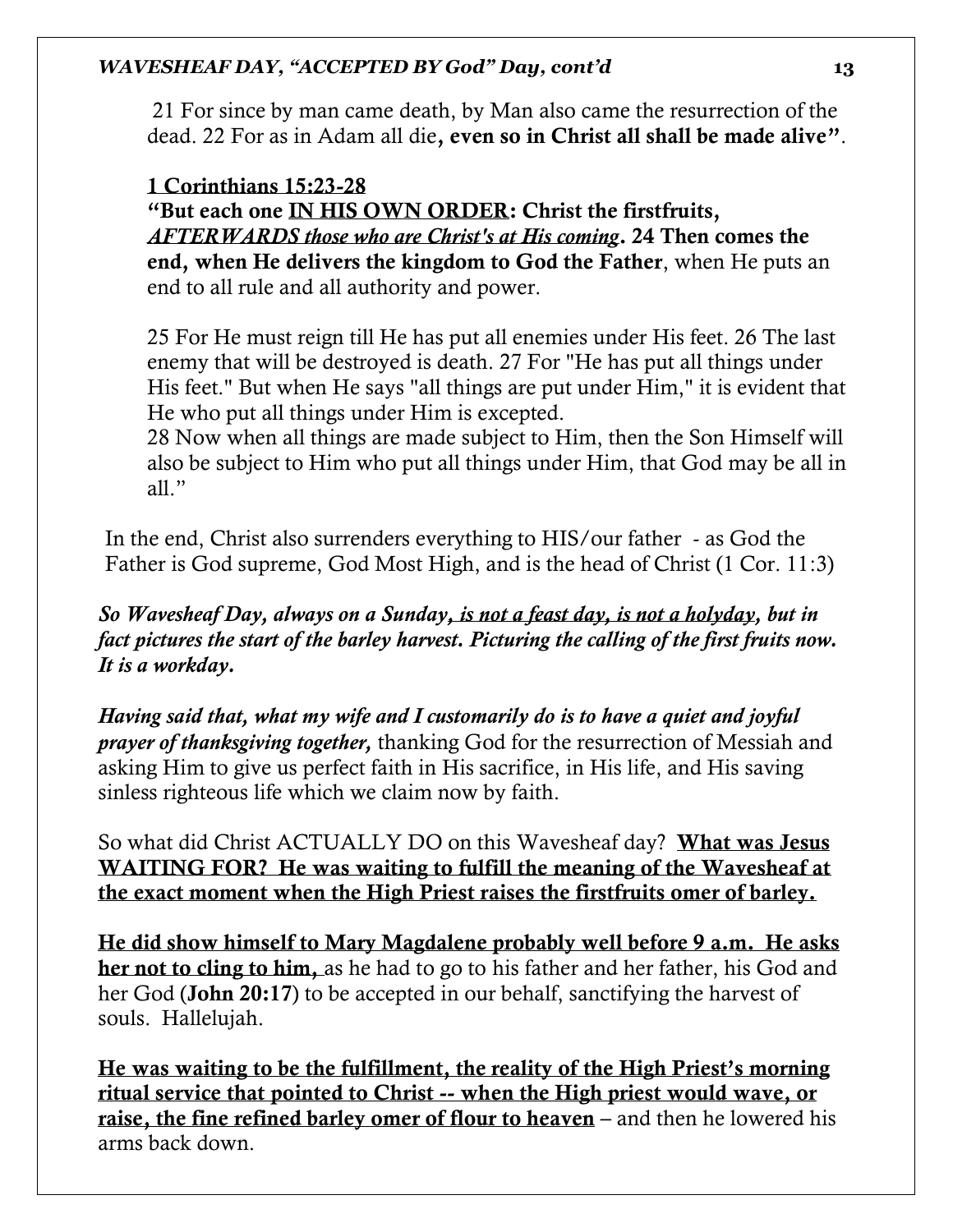Yeshua went to FATHER sometime after 9 am - - as or after the High Priest waved the omer/sheaf of fine flour -- and then he came back the same day, at evening (John 20:19) – and saw 10 of the 11 (minus Thomas) who were assembled in a locked door for fear of the Jews. He appeared as flesh and blood. (More on video) Read Luke 24:36-43 on your own.

When Yeshua appeared to them, he appeared as a flesh/blood man who could be touched, who could eat food. But keep in mind, somehow, he just suddenly appeared through locked doors and through walls. And the afterwards, just disappeared. He was of course resurrected as a spirit being but could manifest himself however he chose – as a human or go through walls as a spirit. So he could suddenly appear – and proclaim "Peace" to terrified witnesses! Ha, ha.

#### John 20:19-20

Then, the same day (Sunday) at evening, being the first day of the week, when the doors were shut where the disciples were assembled, for fear of the Jews, Jesus came and stood in the midst, and said to them, "Peace be with you." 20 When he had said this, He showed them His hands and His side. Then the disciples were glad when they saw the Lord.

Spirit beings like angels can travel through time - as the one in Daniel 9 – or instantly appear where they wish to be in the universe somehow.

# YESHUA IS RISEN, Yeshua LIVES!!!

IMAGINE with me what the scene was in heavenly Jerusalem when OUR KING went home ON WAVESHEAF DAY. It was a long 30+ years, or 33, and each day seemed like a thousand years when you had been together all the time.

Yeshua, the son of Man, the Son of God – Yeshua the **WORD** of God who spoke everything into existence except for mankind – whom he formed with his hands, Yeshua the Lion of Judah, the Lamb of God,

Yeshua your and my brother, my king, our Prince of peace, our FRIEND ….

The One who loved ME, who loved you – was now entering victoriously into the area of the shimmering SEA of GLASS before the throne of God Most High -- AND all that dazzling brightness, with thunders, fires, lightnings, rainbows and majesty – coming to his ABBA, His Daddy. The Son of God had arrived home again, finally. Finally home in victory, 100% successful… now resurrected to spirit and fully the SON OF GOD (Romans 1:3-4).

What was that like?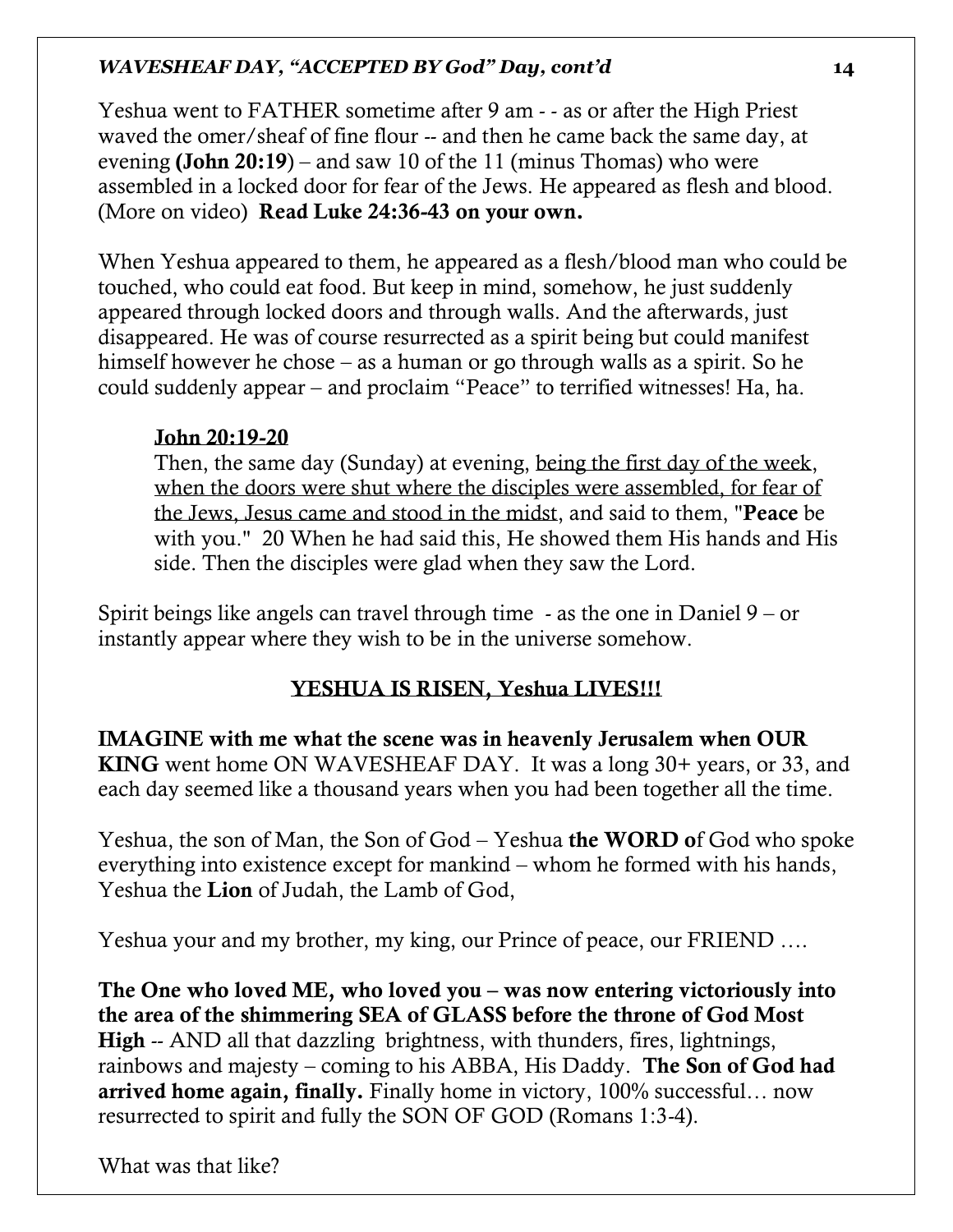The heavenly choirs, the processional parade of millions of angels applauding, bowing, praising, singing victory -- , the cherubim, the 6-winged majestic seraphim, the 24 elders all casting their crowns before Him – and praising Him in song and reverent worship. This was undoubtedly the scene. God, the Son of God the Father, had come back home finally to Abba, his DADDY.

God the son of the Father had come home. We hurt him pretty badly, bruised and cut him and killed him--- but the Father raised him from the dead! (MORE on video)

And what was it like between Abba and our Yeshua!? WOW! Did Father sit there in total formality – or did he run out to greet and hug and accept his awesome Son? Either way, God knows best, and I accept it. Either way, how moving this must have been.

All the victory recognition parades and White House presentations would pale in comparison. What you see in movies, would pale in comparison. The greatest battles, the greatest contests and wars had been fought, and Yeshua – though battle scarred – had crushed the Serpent's head.

Hallelujah! Hallelujah!! I'm celebrating that on wavesheaf day! Join me in joyful worship and prayers of gratitude to our AWESOME KING and *hero – He's our god, he's our king, he's our friend – and brother. And he's not ashamed of us, even after all we have done.* 

Accept it, brethren. Receive it. Love the message. Focus on Him, not on yourself. Part of the meaning of this day is that Yeshua has made you ACCEPTED in him, in the beloved (Eph 1:6).

YES, we're remembering his RESURRECTION – but not as EASTER, but as WAVESHEAF DAY, the Biblical way. And we're accepted now because of him: meaning Highly favored, loved, cherished and a source of joy for God – in Christ Jesus our Lord. Amen? Hallelujah!

Get excited about this day. We get excited over mere football games or baseball or other games. Get excited about this! Make it real!

People who saw Yeshua after his resurrection were willing to die for him because they knew who he was, they met him, they saw the future in Him and with him. Some rough times are coming; let's start "Seeing" Him better too. Look at John's recollection of meeting up with the Christ in his glorious form.…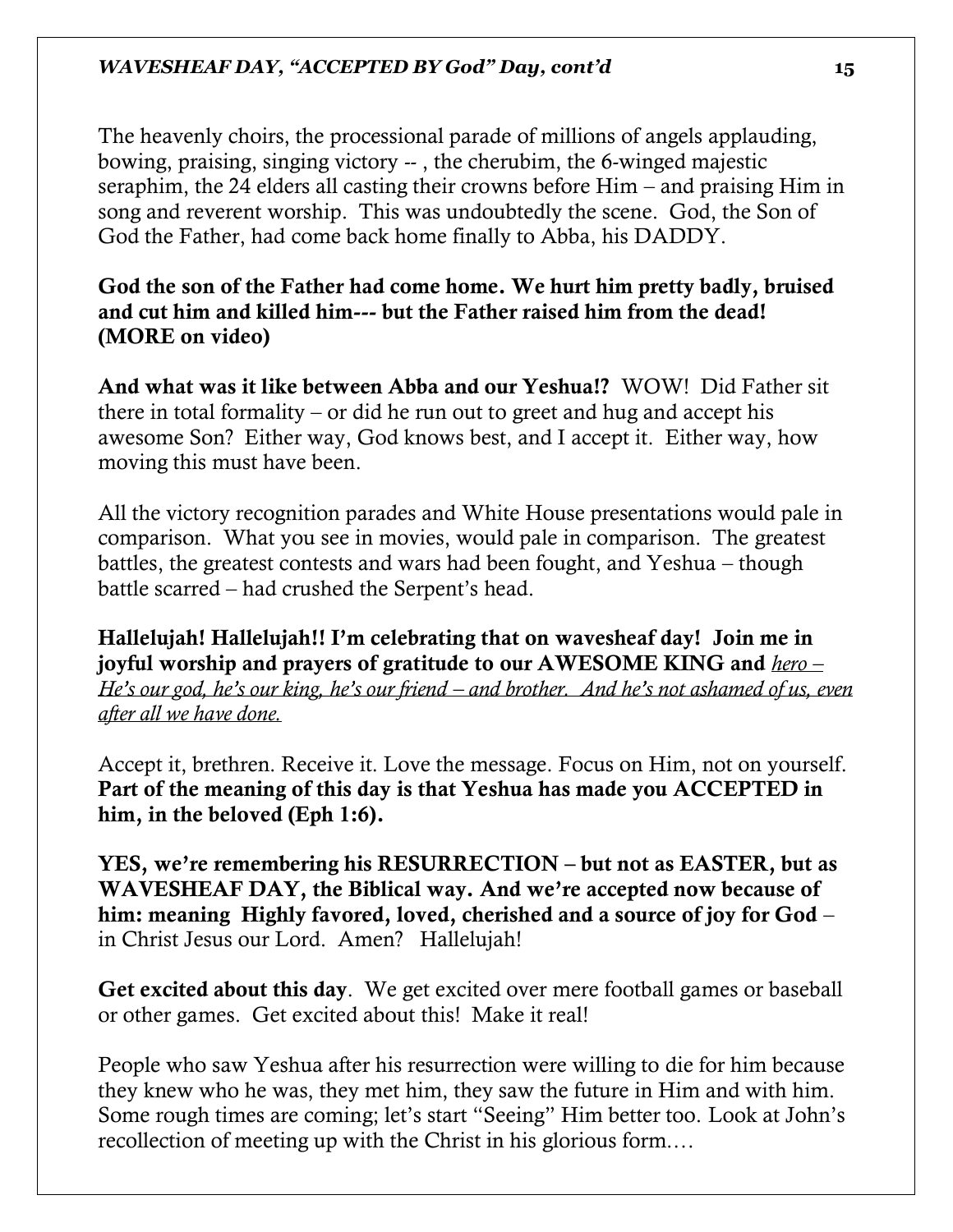#### Revelation 1:17-18

"And when I saw Him, I fell at His feet as dead. But He laid His right hand on me, saying to me, "Do not be afraid; I am the First and the Last. 18 I am He who lives, and was dead, and behold, I am alive forevermore. Amen. And I have the keys of Hades and of Death."

# THE MESSAGE of the RISEN Christ was CENTRAL to the APOSTLES' **TEACHING**

*This message about the death and resurrection of the Son of God became a part of the complete true gospel, the good news, of God.* 

There are those who believe Jesus preached only the kingdom of God and not about Himself. But you cannot read especially the gospel of John without seeing how much Yeshua spoke of himself. The 7 "I Am" statements of the Messiah. You will see He said A TON about himself.

For HE is the Way, HE is the Door, He is the Life, HE is the portal to the kingdom of God. Without Him, there is no kingdom, no future, no resurrection, no life, no nothing! HE is our Salvation. HE is our Savior. Without being saved we won't be in God's kingdom.

And what do we find the apostles preaching? They preached Christ (see Peter's first sermon in Acts 2). Remember they were told to preach the gospel and they did, but they sure did not leave out the message about the kingdom's king. See these verses also – how they "preached Christ" -- Acts 8:5; Acts 5:42; Acts 9:20- 22; 18:5, 28; Acts 26:21-23; Acts 28:31; 1 Cor. 1:23; Phil 1:15-16.

Now Paul in a couple places makes clear that the gospel HE preached was centrally based around the king of the kingdom – Yeshua, Jesus Christ.

# Romans 1:1-4 (especially verse 3) the gospel of God concerning Jesus

"Paul, a bondservant of Jesus Christ, called to be an apostle, separated to the GOSPEL OF GOD 2 which He promised before through His prophets in the Holy Scriptures, 3 **CONCERNING His Son Jesus Christ our Lord**, who was born of the seed of David according to the flesh, 4 and *declared to be the Son of God with power according to the Spirit of holiness, by the resurrection from the dead*"

1 Corinthians 15:1-4 Paul's DESCRIPTION OF HIS GOSPEL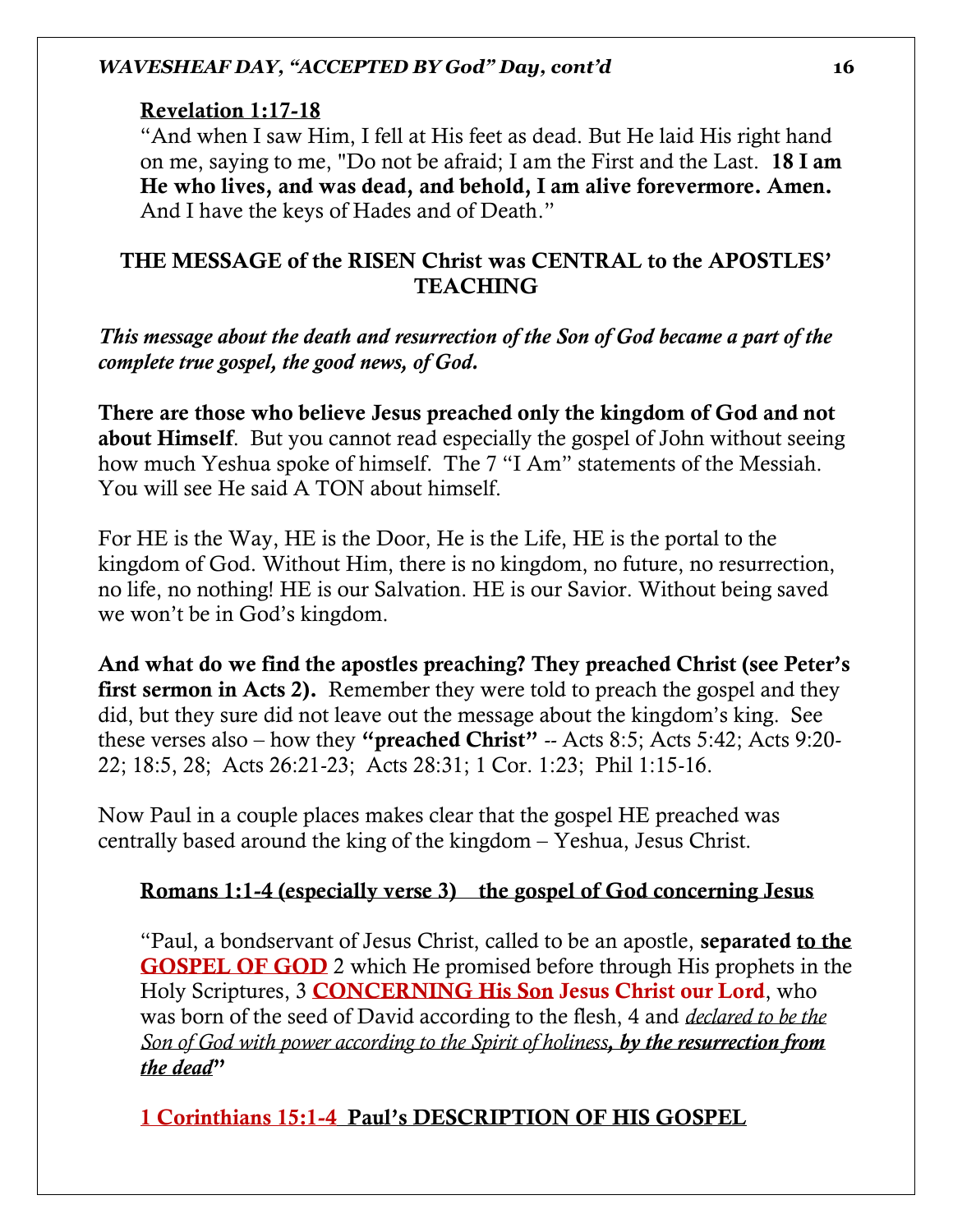"Moreover, brethren, I declare to you THE GOSPEL which I preached to you, which also you received and in which you stand, 2 by which also you are saved, if you hold fast that word which I preached to you -- unless you believed in vain. 3 For I delivered to you first of all that which I also received: **that Christ died** for our sins according to the Scriptures, 4 and that He was buried, and that He rose again the third day according to the Scriptures,..." -- all in context

of verse 1: defining the very gospel Paul preached."

SO I'm very excited about this day – WAVESHEAF day.

Yeshua should be walking the earth now by the thousands, in all of us who are letting him live in us, changing us, washing us, transforming us to be more and more like him. But still, the life God sees is the life of His perfect son, since we are in Him. WE no longer live, but the life we live is Christ (Galatians 2:20-21; Romans 6:3-6).

He goes on now in Col 3:3-4 to explain how we are in God himself.

# Colossians 3:3-4

"For you died, and your life is hidden with Christ in God. 4 When Christ who is our life appears, then you also will appear with Him in glory."

NO wonder Paul said in Philippians 3:9-11 that what he wanted more than anything else was to "KNOW HIM, and the power of *HIS* resurrection". WOW! Knowing the power of HIS resurrection in us. Now that's really living. That's real righteousness. That's real power.

We do have to obey – those who love me keep my Commandments, Yeshua had said in John 14 and 15. Those who continue in a lifestyle of sin – adulterers, drunkards, thieving – won't be in the kingdom (1 Cor. 6:9-11), so we must change. Our changing lives are proof Christ is living anew in us.

But everything we are doing won't be good enough to save us. Gal 2:21 makes that clear – that if righteousness can be attained by the law, then Christ died in vain.

Let's praise God for this resurrection. (NOTE: there's much more in the video version)

Christ is now our life. All because of wavesheaf Sunday! That's the life Paul wanted – the life of the risen Christ living again in him. All he wanted was to